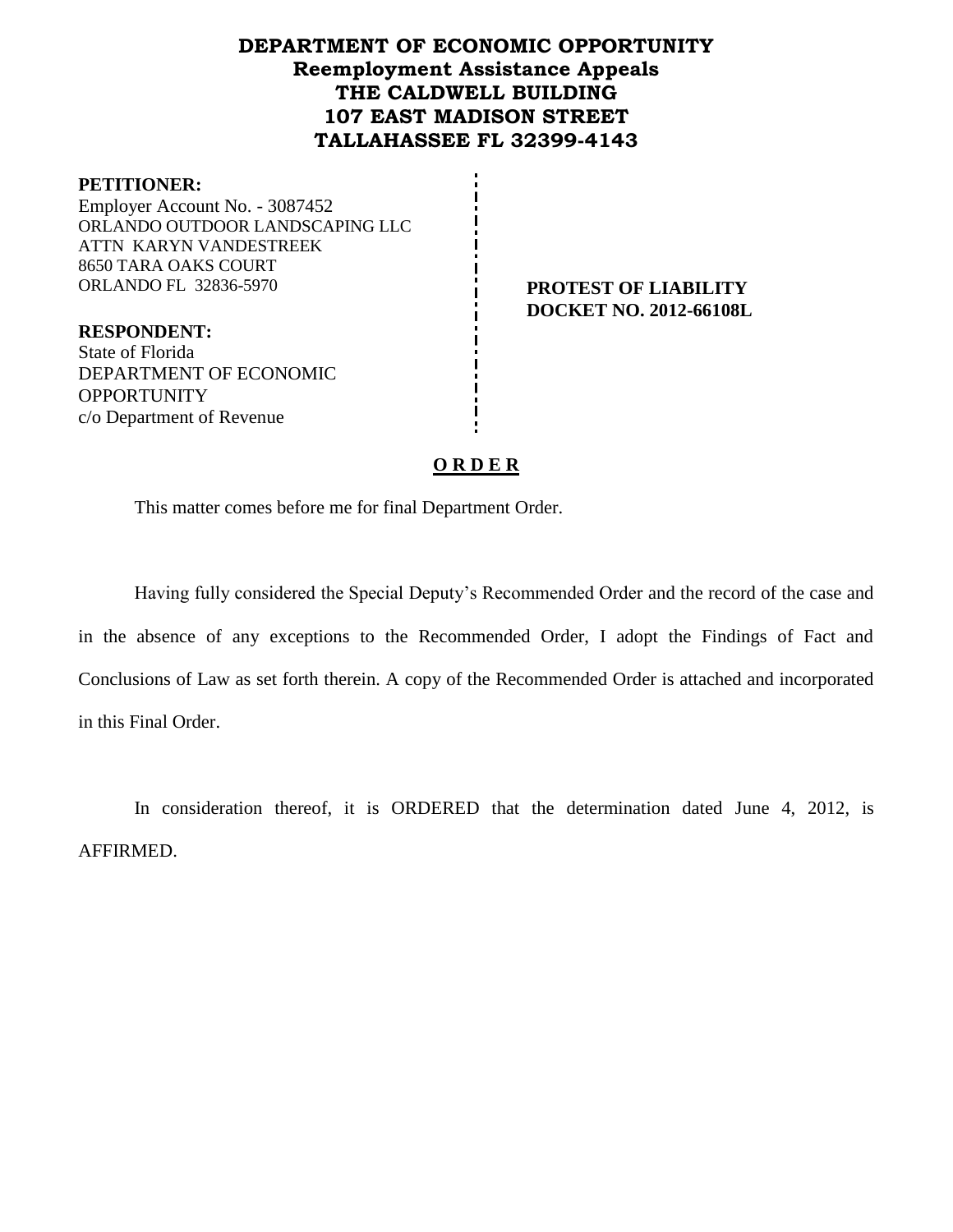#### **JUDICIAL REVIEW**

Any request for judicial review must be initiated within 30 days of the date the Order was filed. Judicial review is commenced by filing one copy of a *Notice of Appeal* with the DEPARTMENT OF ECONOMIC OPPORTUNITY at the address shown at the top of this Order and a second copy, with filing fees prescribed by law, with the appropriate District Court of Appeal. It is the responsibility of the party appealing to the Court to prepare a transcript of the record. If no court reporter was at the hearing, the transcript must be prepared from a copy of the Special Deputy's hearing recording, which may be requested from the Office of Appeals.

Cualquier solicitud para revisión judicial debe ser iniciada dentro de los 30 días a partir de la fecha en que la Orden fue registrada. La revisión judicial se comienza al registrar una copia de un *Aviso de Apelación* con la Agencia para la Innovación de la Fuerza Laboral [*DEPARTMENT OF ECONOMIC OPPORTUNITY]* en la dirección que aparece en la parte superior de este *Orden* y una segunda copia, con los honorarios de registro prescritos por la ley, con el Tribunal Distrital de Apelaciones pertinente. Es la responsabilidad de la parte apelando al tribunal la de preparar una transcripción del registro. Si en la audiencia no se encontraba ningún estenógrafo registrado en los tribunales, la transcripción debe ser preparada de una copia de la grabación de la audiencia del Delegado Especial [*Special Deputy*], la cual puede ser solicitada de la Oficina de Apelaciones.

Nenpòt demann pou yon revizyon jiridik fèt pou l kòmanse lan yon peryòd 30 jou apati de dat ke Lòd la te depoze a. Revizyon jiridik la kòmanse avèk depo yon kopi yon *Avi Dapèl* ki voye bay DEPARTMENT OF ECONOMIC OPPORTUNITY lan nan adrès ki parèt pi wo a, lan tèt *Lòd* sa a e yon dezyèm kopi, avèk frè depo ki preskri pa lalwa, bay Kou Dapèl Distrik apwopriye a. Se responsabilite pati k ap prezante apèl la bay Tribinal la pou l prepare yon kopi dosye a. Si pa te gen yon stenograf lan seyans lan, kopi a fèt pou l prepare apati de kopi anrejistreman seyans lan ke Adjwen Spesyal la te fè a, e ke w ka mande Biwo Dapèl la voye pou ou.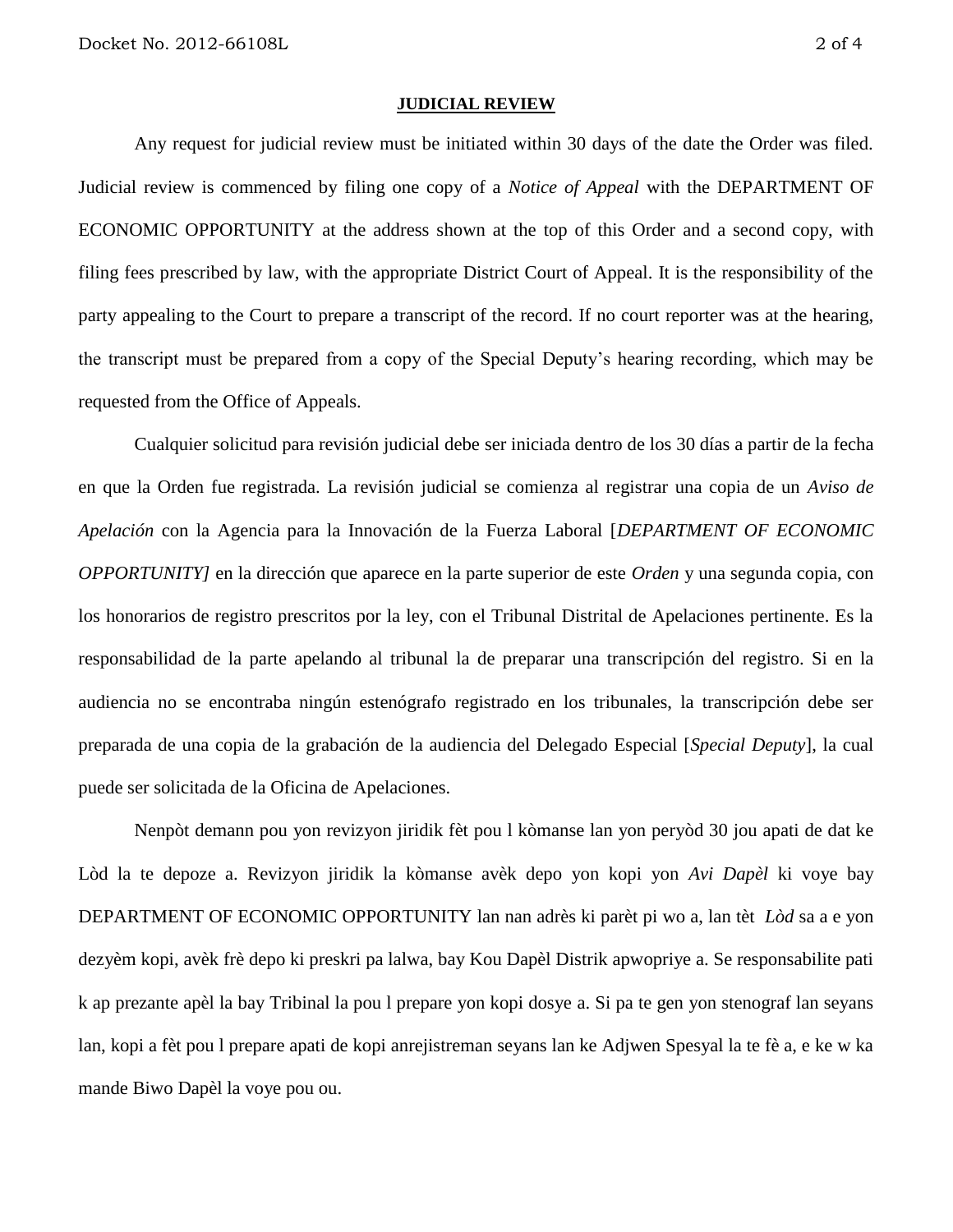DONE and ORDERED at Tallahassee, Florida, this \_\_\_\_\_\_\_ day of November, 2012.



Altemese Smith, Assistant Director, Reemployment Assistance Services DEPARTMENT OF ECONOMIC OPPORTUNITY

FILED ON THIS DATE PURSUANT TO § 120.52, FLORIDA STATUTES, WITH THE DESIGNATED DEPARTMENT CLERK, RECEIPT OF WHICH IS HEREBY ACKNOWLEDGED.

 $\overline{\phantom{a}}$  ,  $\overline{\phantom{a}}$  ,  $\overline{\phantom{a}}$  ,  $\overline{\phantom{a}}$  ,  $\overline{\phantom{a}}$  ,  $\overline{\phantom{a}}$  ,  $\overline{\phantom{a}}$  ,  $\overline{\phantom{a}}$  ,  $\overline{\phantom{a}}$  ,  $\overline{\phantom{a}}$  ,  $\overline{\phantom{a}}$  ,  $\overline{\phantom{a}}$  ,  $\overline{\phantom{a}}$  ,  $\overline{\phantom{a}}$  ,  $\overline{\phantom{a}}$  ,  $\overline{\phantom{a}}$ DEPUTY CLERK DATE

## **CERTIFICATE OF SERVICE**

**I HEREBY CERTIFY that true and correct copies of the foregoing Final Order have been furnished to the persons listed below in the manner described, on the \_\_\_\_\_\_\_ day of November, 2012**.

Sheren J. Bams

SHANEDRA Y. BARNES, Special Deputy Clerk DEPARTMENT OF ECONOMIC OPPORTUNITY Reemployment Assistance Appeals 107 EAST MADISON STREET TALLAHASSEE FL 32399-4143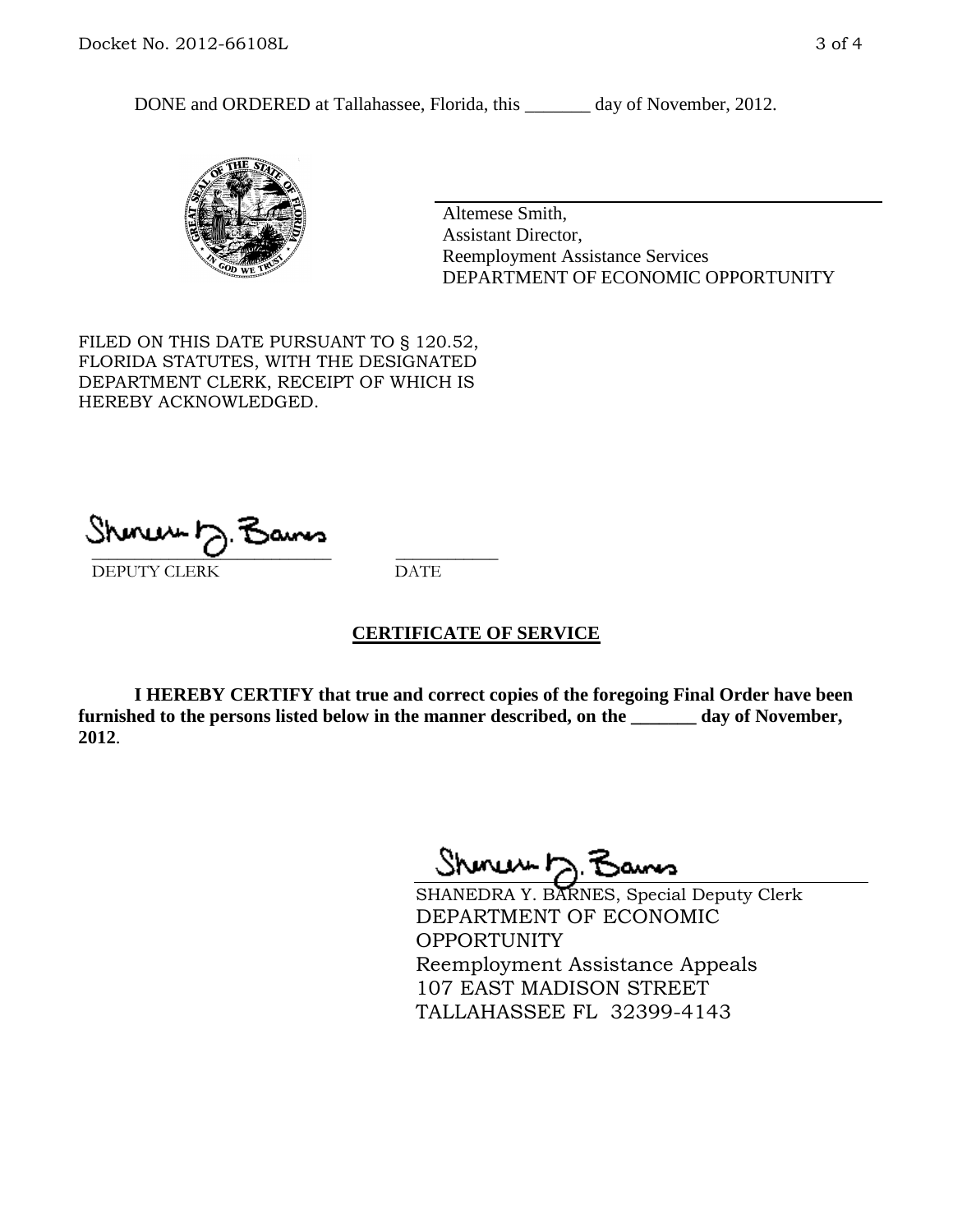By U.S. Mail:

ORLANDO OUTDOOR LANDSCAPING LLC ATTN KARYN VANDESTREEK 8650 TARA OAKS COURT ORLANDO FL 32836-5970

SHARON HASTINGS 3575 SANCTUARY DRIVE SAINT CLOUD FL 34769

DEPARTMENT OF REVENUE ATTN: VANDA RAGANS - CCOC #1-4857 5050 WEST TENNESSEE STREET TALLAHASSEE FL 32399

DEPARTMENT OF REVENUE ATTN: MYRA TAYLOR P O BOX 6417 TALLAHASSEE FL 32314-6417

State of Florida DEPARTMENT OF ECONOMIC OPPORTUNITY c/o Department of Revenue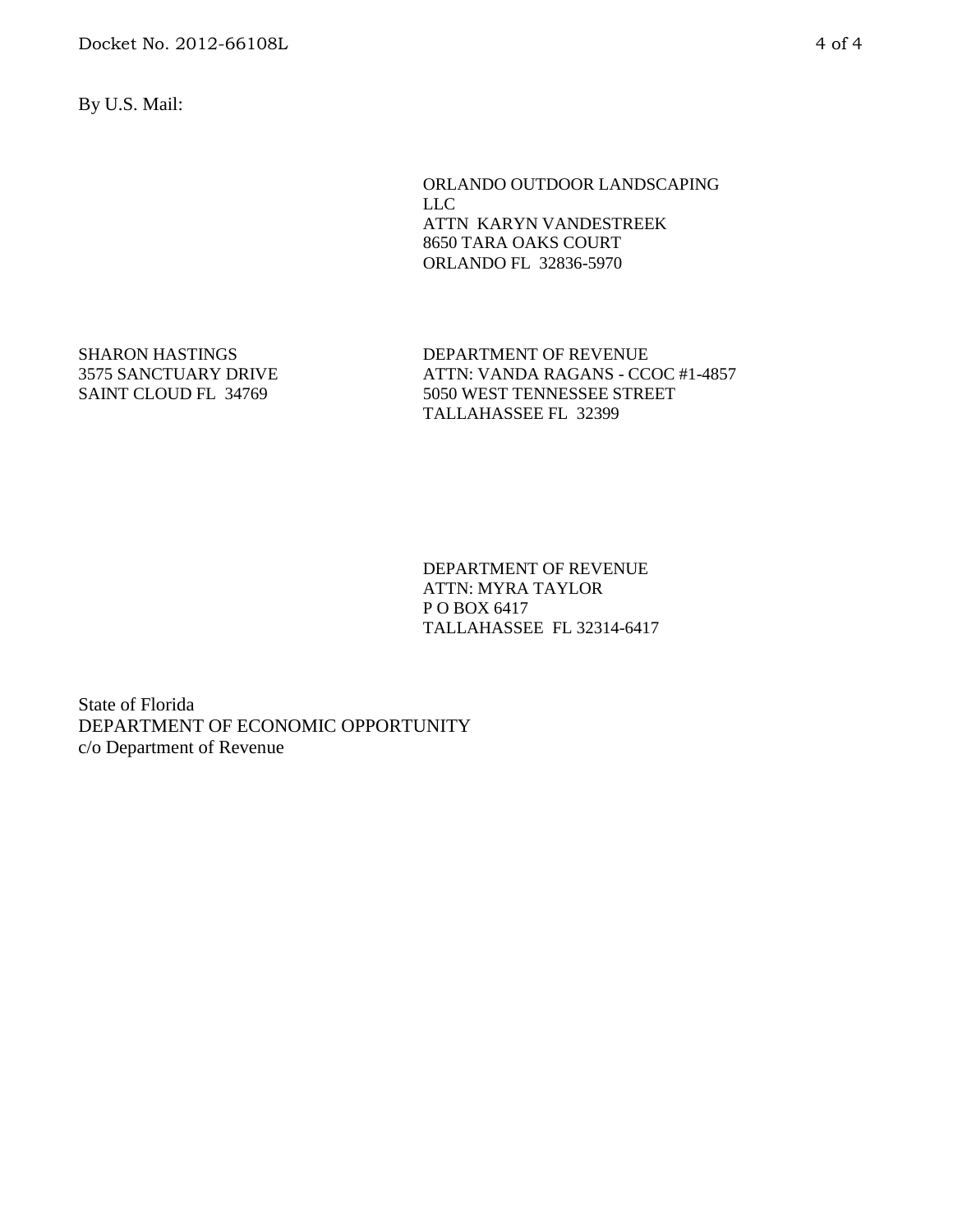## **DEPARTMENT OF ECONOMIC OPPORTUNITY Reemployment Assistance Appeals**

MSC 347 CALDWELL BUILDING 107 EAST MADISON STREET TALLAHASSEE FL 32399-4143

| <b>PETITIONER:</b>              |
|---------------------------------|
| Employer Account No. - 3087452  |
| ORLANDO OUTDOOR LANDSCAPING LLC |
| ATTN KARYN VANDESTREEK          |
| 8650 TARA OAKS COURT            |
| <b>ORLANDO FL 32836-5970</b>    |
|                                 |

**PROTEST OF LIABILITY DOCKET NO. 2012-66108L**

**RESPONDENT:** State of Florida DEPARTMENT OF ECONOMIC **OPPORTUNITY** c/o Department of Revenue

# **RECOMMENDED ORDER OF SPECIAL DEPUTY**

TO: Assistant Director, Interim Executive Director, Reemployment Assistance Services DEPARTMENT OF ECONOMIC OPPORTUNITY

This matter comes before the undersigned Special Deputy pursuant to the Petitioner's protest of the Respondent's determination dated June 4, 2012.

After due notice to the parties, a telephone hearing was held on August 7, 2012. The Petitioner, represented by its Owner/Member, appeared and testified. The Respondent, represented by a Department of Revenue Tax Specialist II, appeared and testified. The Joined Party appeared and testified.

The record of the case, including the recording of the hearing and any exhibits submitted in evidence, is herewith transmitted. Proposed Findings of Fact and Conclusions of Law were not received.

## **Issue:**

Whether services performed for the Petitioner by the Joined Party constitute insured employment, and if so, the effective date of liability, pursuant to Section 443.036(19), 443.036(21); 443.1216, Florida Statutes.

Whether the Petitioner meets liability requirements for Florida reemployment assistance contributions, and if so, the effective date of liability, pursuant to Sections 443.036(19); 443.036(21), Florida Statutes.

## **Findings of Fact:**

1. The Petitioner has operated a landscaping and lawn service business since 2004. The Petitioner's members also operate, through a separate entity, an inflatable advertising business under the name A-1 Balloon. The Petitioner and the other entity maintain separate employer identification numbers. The two businesses are operated from the same location.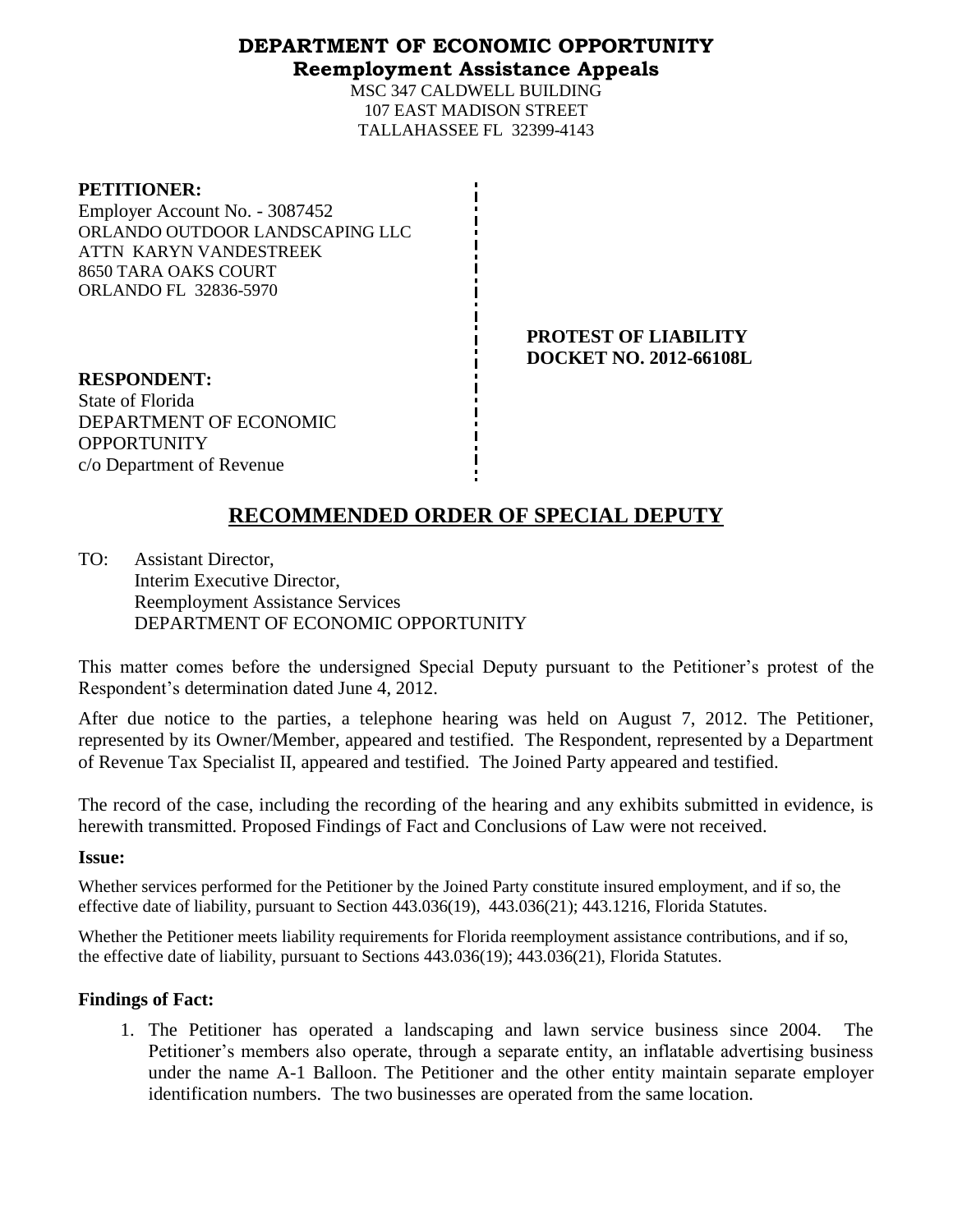- 2. The Joined Party performed services for the Petitioner from October 2010 until December 23, 2011. The Joined Party's duties included answering the telephone, filing, taking customer orders, handling customer payments, making collection calls, and performing general clerical work. The Joined Party performed similar services during the same time period for A-1 Balloon.
- 3. The Joined Party's work was performed at the Petitioner's business location. For the majority of the time the Joined Party performed her services, the Petitioner operated the business from the home of the Petitioner's members. Toward the end of the work relationship, the Petitioner operated the business from a commercial office location.
- 4. The Petitioner furnished the telephones, computer and fax machine needed for the work. The Joined Party did not have any expenses in connection with the work.
- 5. At the time of hire, the Joined Party was told she would be working 40 hours per week. The Joined Party was required to work from 8:30 a.m. to 5:00 p.m. The Joined Party could leave for a medical or other appointment during working hours. The claimant was required to notify the Petitioner if she was unable to report for work. The Joined Party was required to keep a weekly timesheet and was paid only for time worked. The Joined Party was not required to differentiate between time spent performing tasks for the Petitioner and time spent performing tasks for A-1 Balloon.
- 6. The Joined Party was not restricted from performing work for a competitor of the Petitioner. The Joined Party could not subcontract or hire others to perform her work.
- 7. At the time of hire, the Petitioner told the Joined Party she would be paid at a rate of \$10 per hour. The Joined Party later received an increase to \$11 per hour. The Joined Party was paid by check on a weekly basis. Some checks reflected the Petitioner's name and other checks reflected the name A-1 Balloon. The Joined Party did not receive fringe benefits such as sick pay, vacation pay, or holiday pay. The Joined Party received a Christmas bonus.
- 8. The Petitioner told the Joined Party that taxes would not be deducted from her pay. The Petitioner did not withhold taxes from the Joined Party's pay. The Joined Party's earnings for 2010 were \$6,387. The Joined Party's earnings for 2011 were \$20,870.75. The Joined Party's earnings were reported on forms 1099-MISC for 2010 and 2011. The earnings were reported using the Petitioner's employer identification number, although the payer was identified on the forms as A-1 Balloon.
- 9. The Joined Party terminated the relationship because she found another position that offered benefits.
- 10. The Joined Party filed a claim for unemployment compensation benefits effective March 11, 2012. When the Joined Party did not receive credit for her earnings with the Petitioner, a *Request for Reconsideration of Monetary Determination* was filed. An investigation was assigned to the Department of Revenue to determine if the Joined Party performed services for the Petitioner as an independent contractor or as an employee.
- 11. On June 4, 2012, the Department of Revenue issued a determination holding that the services performed by the Joined Party, as administrative assistant, constitute insured employment retroactive to October 24, 2010.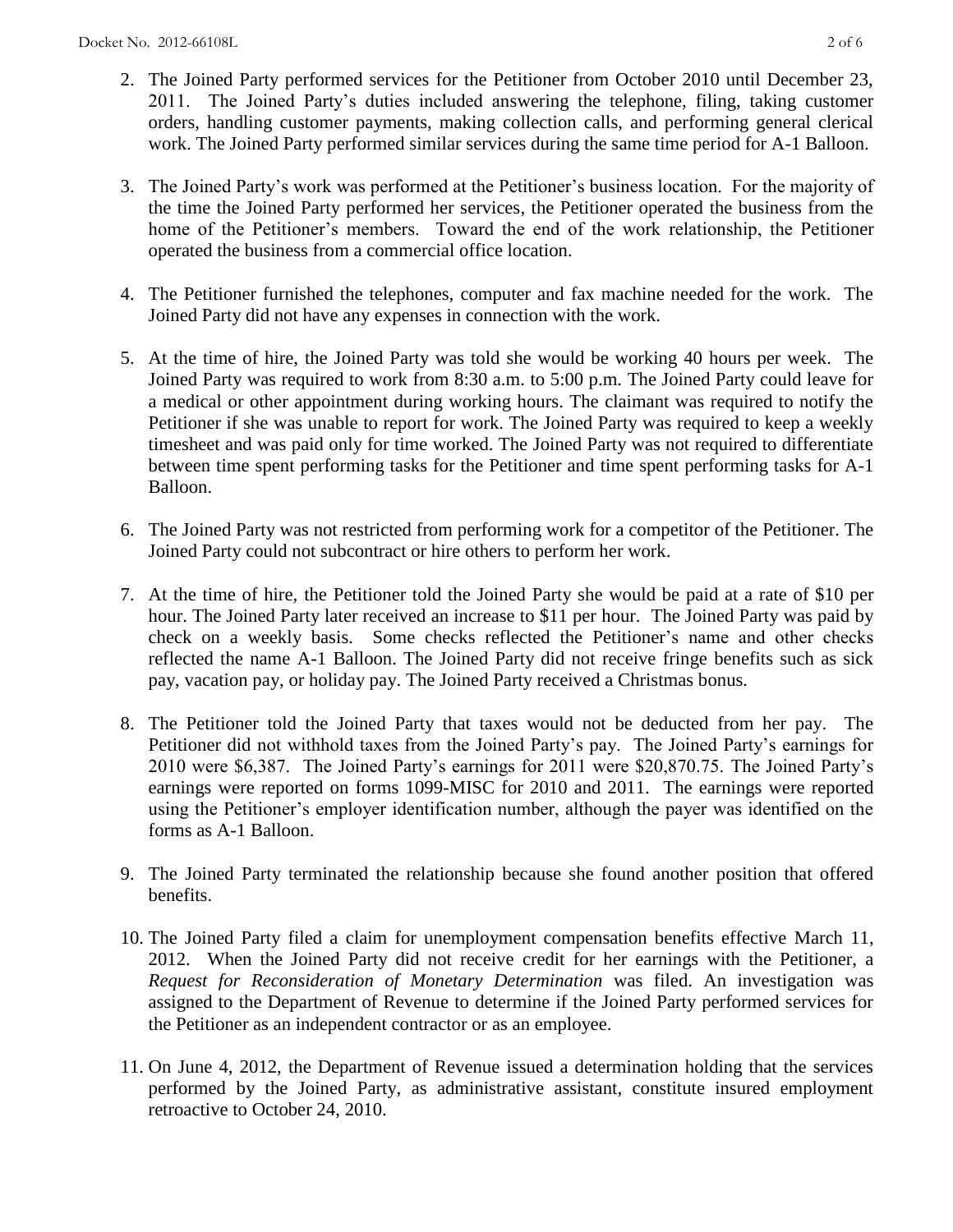## **Conclusions of Law:**

- 12. The issue in this case, whether services performed for the Petitioner constitute employment subject to the Florida Unemployment Compensation Law, is governed by Chapter 443, Florida Statutes. Section 443.1216(1)(a)2, Florida Statutes, provides that employment subject to the chapter includes service performed by individuals under the usual common law rules applicable in determining an employer-employee relationship.
- 13. The Supreme Court of the United States held that the term "usual common law rules" is to be used in a generic sense to mean the "standards developed by the courts through the years of adjudication." United States v. W.M. Webb, Inc., 397 U.S. 179 (1970).
- 14. The Supreme Court of Florida adopted and approved the tests in 1 Restatement of Law, Agency 2d Section 220 (1958), for use to determine if an employment relationship exists. See Cantor v. Cochran, 184 So.2d 173 (Fla. 1966); Miami Herald Publishing Co. v. Kendall, 88 So.2d 276 (Fla. 1956); Magarian v. Southern Fruit Distributors, 1 So.2d 858 (Fla. 1941); see also Kane Furniture Corp. v. R. Miranda, 506 So.2d 1061 (Fla. 2d DCA 1987).
- 15. Restatement of Law is a publication, prepared under the auspices of the American Law Institute, which explains the meaning of the law with regard to various court rulings. The Restatement sets forth a nonexclusive list of factors that are to be considered when judging whether a relationship is an employment relationship or an independent contractor relationship.
- 16. 1 Restatement of Law, Agency 2d Section 220 (1958) provides:
	- (1) A servant is a person employed to perform services for another and who, in the performance of the services, is subject to the other's control or right of control.
	- (2) The following matters of fact, among others, are to be considered:
		- (a) the extent of control which, by the agreement, the business may exercise over the details of the work;
		- (b) whether or not the one employed is engaged in a distinct occupation or business;
		- (c) the kind of occupation, with reference to whether, in the locality, the work is usually done under the direction of the employer or by a specialist without supervision;
		- (d) the skill required in the particular occupation;
		- (e) whether the employer or the worker supplies the instrumentalities, tools, and the place of work for the person doing the work;
		- (f) the length of time for which the person is employed;
		- $(g)$  the method of payment, whether by the time or by the job;
		- (h) whether or not the work is a part of the regular business of the employer;
		- (i) whether or not the parties believe they are creating the relation of master and servant;
		- (j) whether the principal is or is not in business.
- 17. Comments in the Restatement explain that the word "servant" does not exclusively connote manual labor, and the word "employee" has largely replaced "servant" in statutes dealing with various aspects of the working relationship between two parties.
- 18. In Department of Health and Rehabilitative Services v. Department of Labor & Employment Security, 472 So.2d 1284 (Fla. 1<sup>st</sup> DCA 1985) the court confirmed that the factors listed in the Restatement are the proper factors to be considered in determining whether an employeremployee relationship exists. However, in citing La Grande v. B&L Services, Inc., 432 So.2d 1364, 1366 (Fla.  $1<sup>st</sup>$  DCA 1983), the court acknowledged that the question of whether a person is properly classified an employee or an independent contractor often cannot be answered by reference to "hard and fast" rules, but rather must be addressed on a case-by-case basis.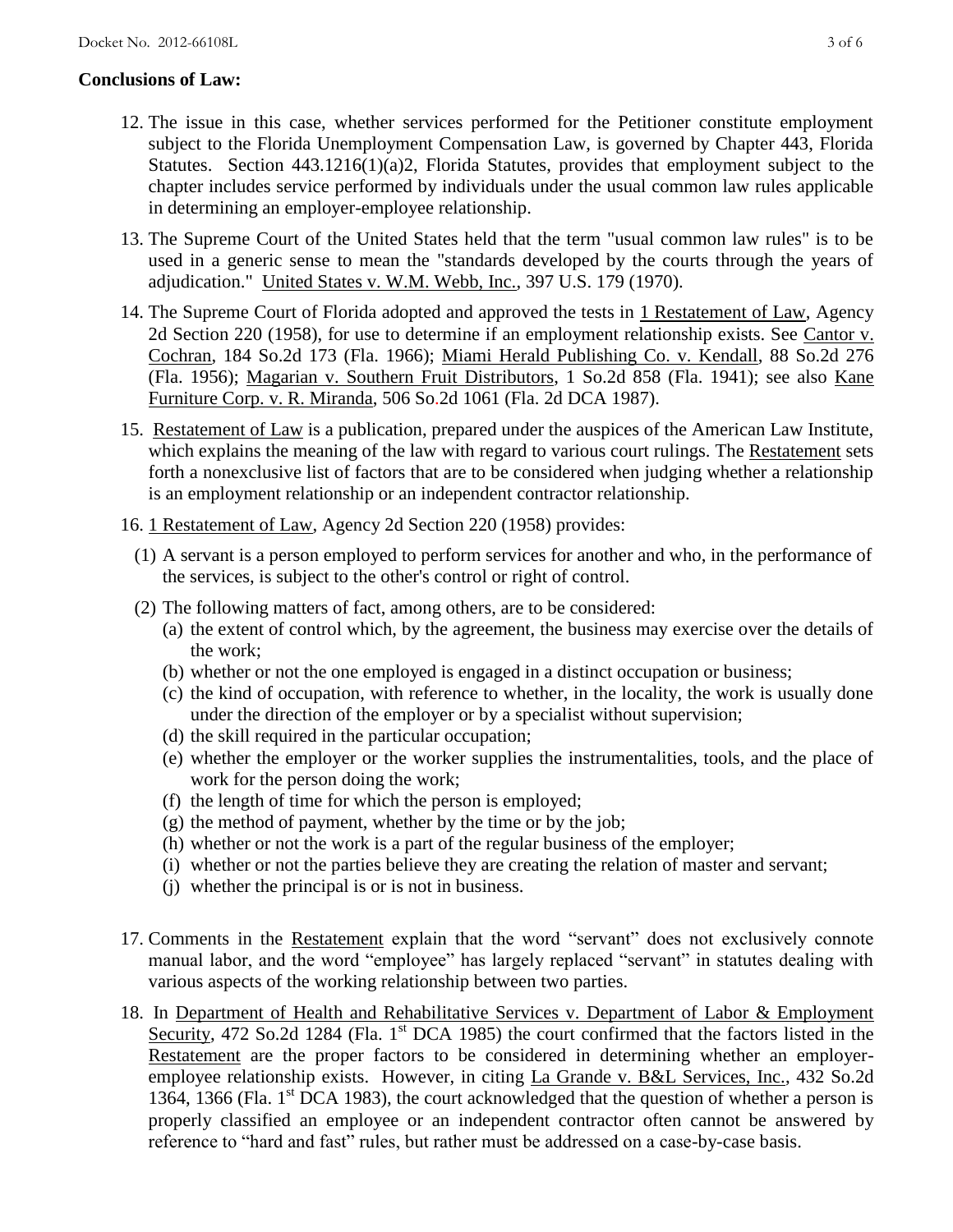- 19. The record shows the Joined Party performed services contemporaneously for the Petitioner and another business entity operated by the Petitioner's members.
- 20. The record reflects the Petitioner exercised significant control over the details of the work. The Petitioner assigned specific tasks to the Joined Party, prioritized the work to be performed, and provided instructions as to how the Joined Party was to perform the work. The Petitioner directed the Joined Party in her work on a daily basis. The Joined Party was required to perform her work during the Petitioner's regular office hours. The Petitioner supplied the work space, equipment and supplies. The Joined Party was required to personally perform the work. In Adams v. Department of Labor and Employment Security, 458 So.2d 1161 (Fla. 1<sup>st</sup> DCA 1984), the Court held that the basic test for determining a worker's status is the employing unit's right of control over the manner in which the work is performed. The Court, quoting Farmer's and Merchant's Bank v. Vocelle, 106 So.2d 92 (Fla. 1<sup>st</sup> DCA 1958), stated: "[I]f the person serving is merely subject to the control of the person being served as to the results to be obtained, he is an independent contractor; if he is subject to the control of the person being served as to the means to be used, he is not an independent contractor."
- 21. The Petitioner controlled the financial aspects of the relationship. The Petitioner determined the rate of pay. The Joined Party was required to keep a timesheet. The Joined Party was paid hourly and not by the job. These factors are more indicative of an employer-employee relationship. The fact that the Petitioner did not withhold payroll taxes from the pay does not, standing alone, establish an independent contractor relationship.
- 22. The Petitioner's business is a landscaping and lawn service. The Joined Party answered the Petitioner's business telephone, took messages and otherwise assisted the customers of the Petitioner's business. The work performed by the Joined Party was not separate and distinct, but rather was an integral and necessary part of the Petitioner's business.
- 23. The Joined Party performed services for the Petitioner for more than one year. Either party could terminate the relationship at any time without incurring liability. These facts reveal the existence of an at-will relationship of relative permanence. In Cantor v. Cochran, 184 So.2d 173 (Fla. 1966), the court, quoting 1Larson, Workmens'Compensation Law, Section 44.35, stated: "The absolute right to terminate the relationship without liability is not consistent with the concept of independent contractor, under which the contractor should have the legal right to complete the project contracted for and to treat any attempt to prevent completion as a breach of contract."
- 24. It is concluded that the services performed for the Petitioner by the Joined Party as an administrative assistant constitute insured employment.
- 25. Section 443.1215, Florida Statutes, provides:
	- (1) Each of the following employing units is an employer subject to this chapter:
	- (a) An employing unit that:

1. In a calendar quarter during the current or preceding calendar year paid wages of at least \$1,500 for service in employment; or

2. For any portion of a day in each of 20 different calendar weeks, regardless of whether the weeks were consecutive, during the current or preceding calendar year, employed at least one individual in employment, irrespective of whether the same individual was in employment during each day.

26. The Joined Party performed services for the Petitioner from October 2010 until December 23, 2011. The Joined Party was paid wages of \$6,387 in the fourth quarter 2010. Those wages are sufficient to establish liability based upon the payment of wages of at least \$1,500. No evidence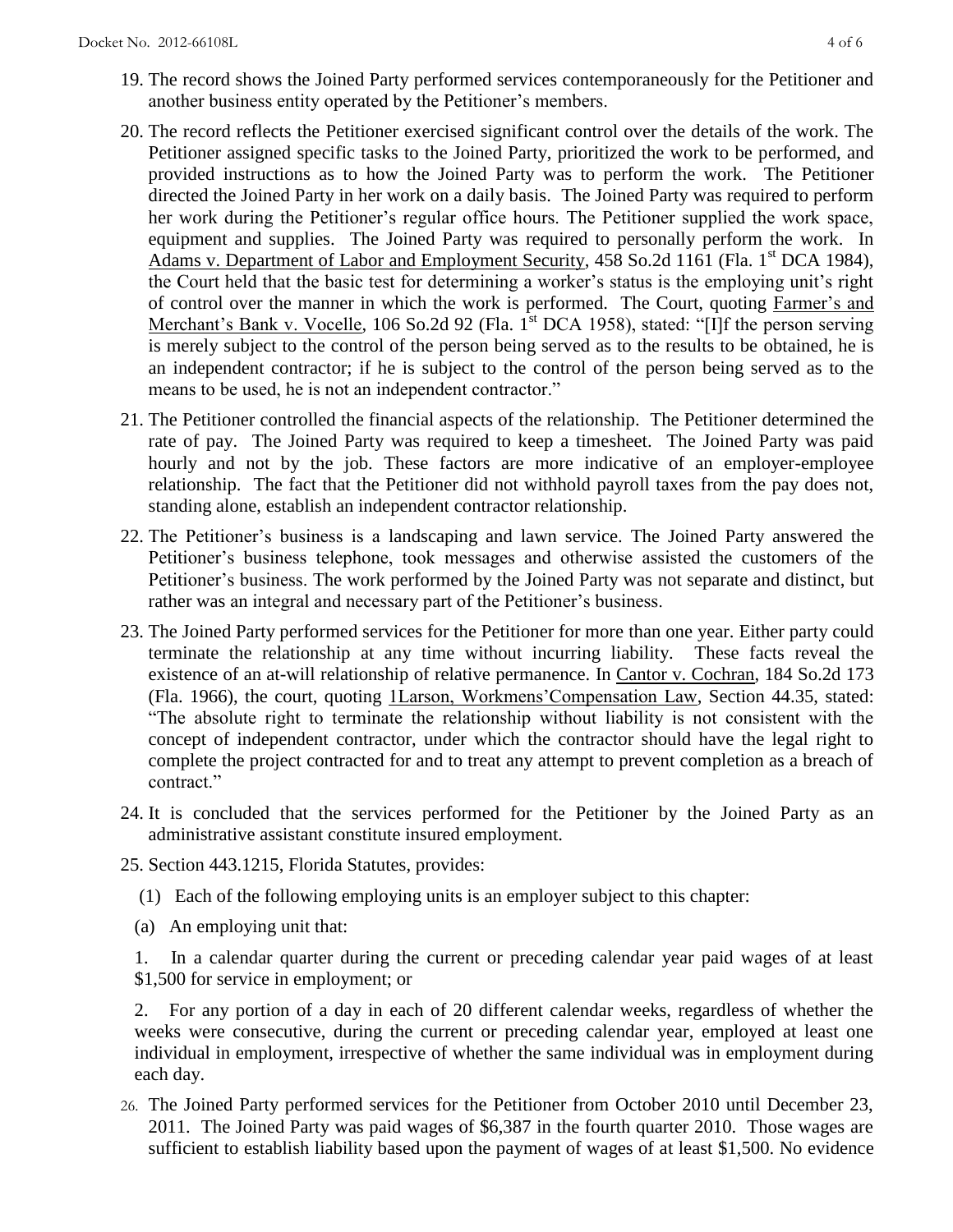was presented to distinguish between wages paid by the Petitioner and payments made by the other entity.

27. Rule 73B-10.035(7) Florida Statutes, states that, "The burden of proof will be on the protesting party to establish by a preponderance of the evidence that the determination was in error". The Petitioner in the instant case failed to provide sufficient competent, substantial evidence to establish by a preponderance of the evidence that the determination was in error. Therefore, the determination will remain undisturbed.

**Recommendation:** It is recommended that the determination dated June 4, 2012, be AFFIRMED.

Respectfully submitted on October 4, 2012.



SUSAN WILLIAMS, Special Deputy Office of Appeals

A party aggrieved by the *Recommended Order* may file written exceptions to the Director at the address shown above within fifteen days of the mailing date of the *Recommended Order*. Any opposing party may file counter exceptions within ten days of the mailing of the original exceptions. A brief in opposition to counter exceptions may be filed within ten days of the mailing of the counter exceptions. Any party initiating such correspondence must send a copy of the correspondence to each party of record and indicate that copies were sent.

Una parte que se vea perjudicada por la *Orden Recomendada* puede registrar excepciones por escrito al Director Designado en la dirección que aparece arriba dentro de quince días a partir de la fecha del envío por correo de la *Orden Recomendada*. Cualquier contraparte puede registrar contra-excepciones dentro de los diez días a partir de la fecha de envió por correo de las excepciones originales. Un sumario en oposición a contra-excepciones puede ser registrado dentro de los diez días a partir de la fecha de envío por correo de las contra-excepciones. Cualquier parte que dé inicio a tal correspondencia debe enviarle una copia de tal correspondencia a cada parte contenida en el registro y señalar que copias fueron remitidas.

Yon pati ke *Lòd Rekòmande* a afekte ka prezante de eksklizyon alekri bay Direktè Adjwen an lan adrès ki parèt anlè a lan yon peryòd kenz jou apati de dat ke *Lòd Rekòmande* a te poste a. Nenpòt pati ki fè opozisyon ka prezante objeksyon a eksklizyon yo lan yon peryòd dis jou apati de lè ke objeksyon a eksklizyon orijinal yo te poste. Yon dosye ki prezante ann opozisyon a objeksyon a eksklizyon yo, ka prezante lan yon peryòd dis jou apati de dat ke objeksyon a eksklizyon yo te poste. Nenpòt pati ki angaje yon korespondans konsa dwe voye yon kopi kourye a bay chak pati ki enplike lan dosye a e endike ke yo te voye kopi yo.

Shoner 7. Ban

**October 4, 2012** SHANEDRA Y. BARNES, Special Deputy Clerk

**Date Mailed:**